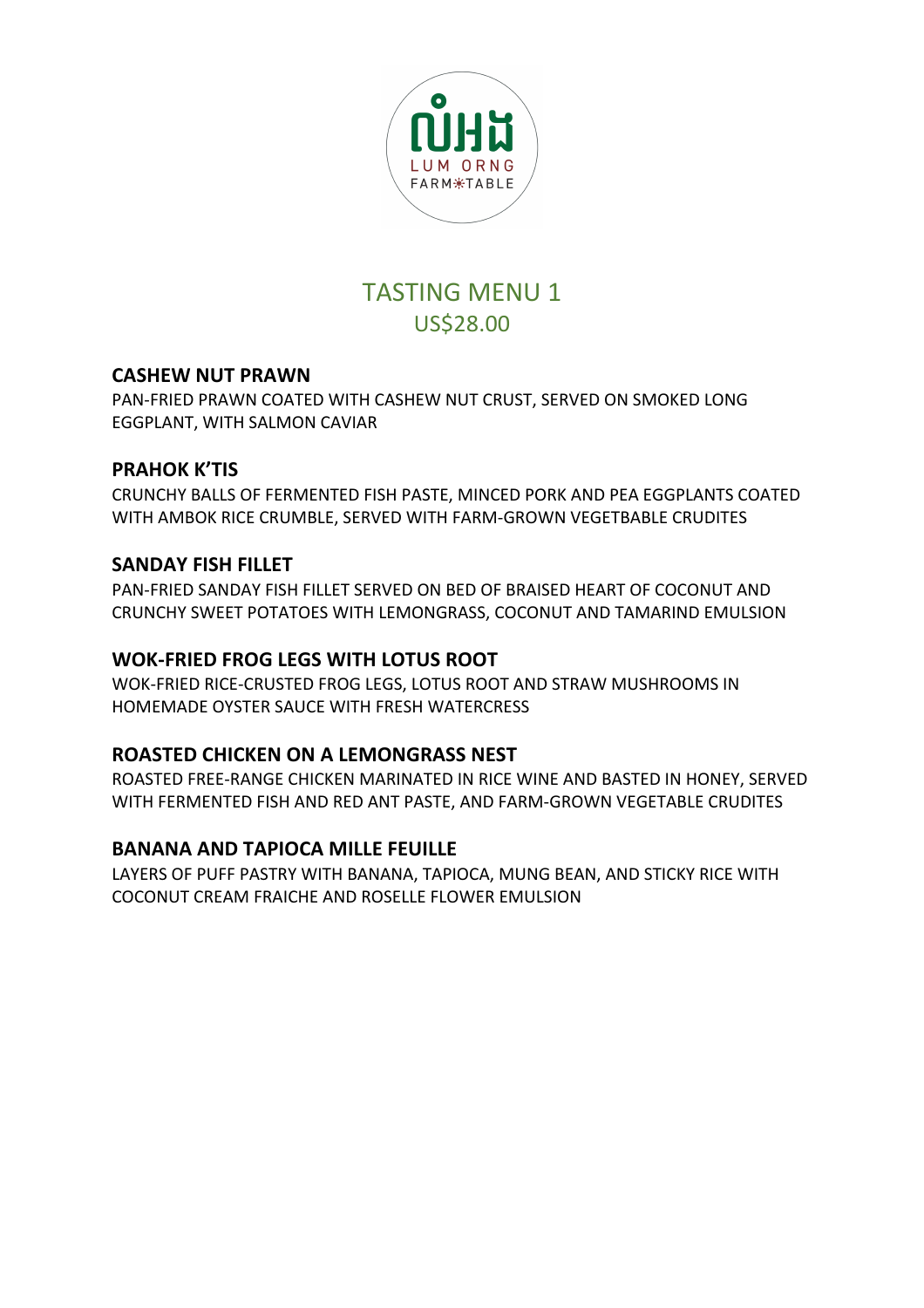# **TESTING MENU 2** US\$ 36.00

#### **CASHEW NUT PRAWN**

PAN-FRIED PRAWN COATED WITH CASHEW NUT CRUST, SERVED ON SMOKED LONG EGGPLANT, WITH SALMON CAVIAR

#### **ROYAL MAK MEE**

PAN-SEARED TAKEO LANGOUSTINE SERVED WITH CRISPY RICE NOODLE AND CHIVE SALAD. SPECIAL MINCED PORK AND LOBSTER SAUCE, AND POACHED QUAIL EGG

### **RIVER FISH CEVICHE**

CURED SNAKEHEAD FISH CEVICHE WITH POMELO, SEASONAL EDIBLE FLOWERS AND ANT EGGS ON A LEMONGRASS AND TUMERIC EMULSION

### **SORBET INTERMEZZO**

KAFFIR LIME SORBET INTERMEZZO WITH WATERMELON CONCASSE AND DRIED FISH POWDER 

### **SOUR LEAF DUCK LEG CONFIT**

DUCK LEG CONFIT STUFFED WITH SOUR TAMONG LEAF, SERVED WITH MORNING GLORY AND LEMONGRASS AND COCONUT VELOUTE

### **RICE PADDY HERB-CRUSTED FISH FILLET**

ROASTED RIVER FISH FILLET WITH CRISPY RICE PADDY HERB CRUST, SERVED ON A GREEN NONI EMULSION WITH COCONUT FOAM

#### **SARAMAN VEAL SHANK**

SLOW-BRAISED VEAL SHANK IN SARAMAN CURRY PASTE, SERVED WITH YOUNG POTATOES, TARO AND EGGPLANT

### **COCONUT AND PUMPKIN CUSTARD**

BAKED COCONUT CUSTARD AND PUMPKIN CRUMBLE WITH DARK CHOCOLATE FROM VIETNAM, AND BANANA AND PASSIONFRUIT GANACHE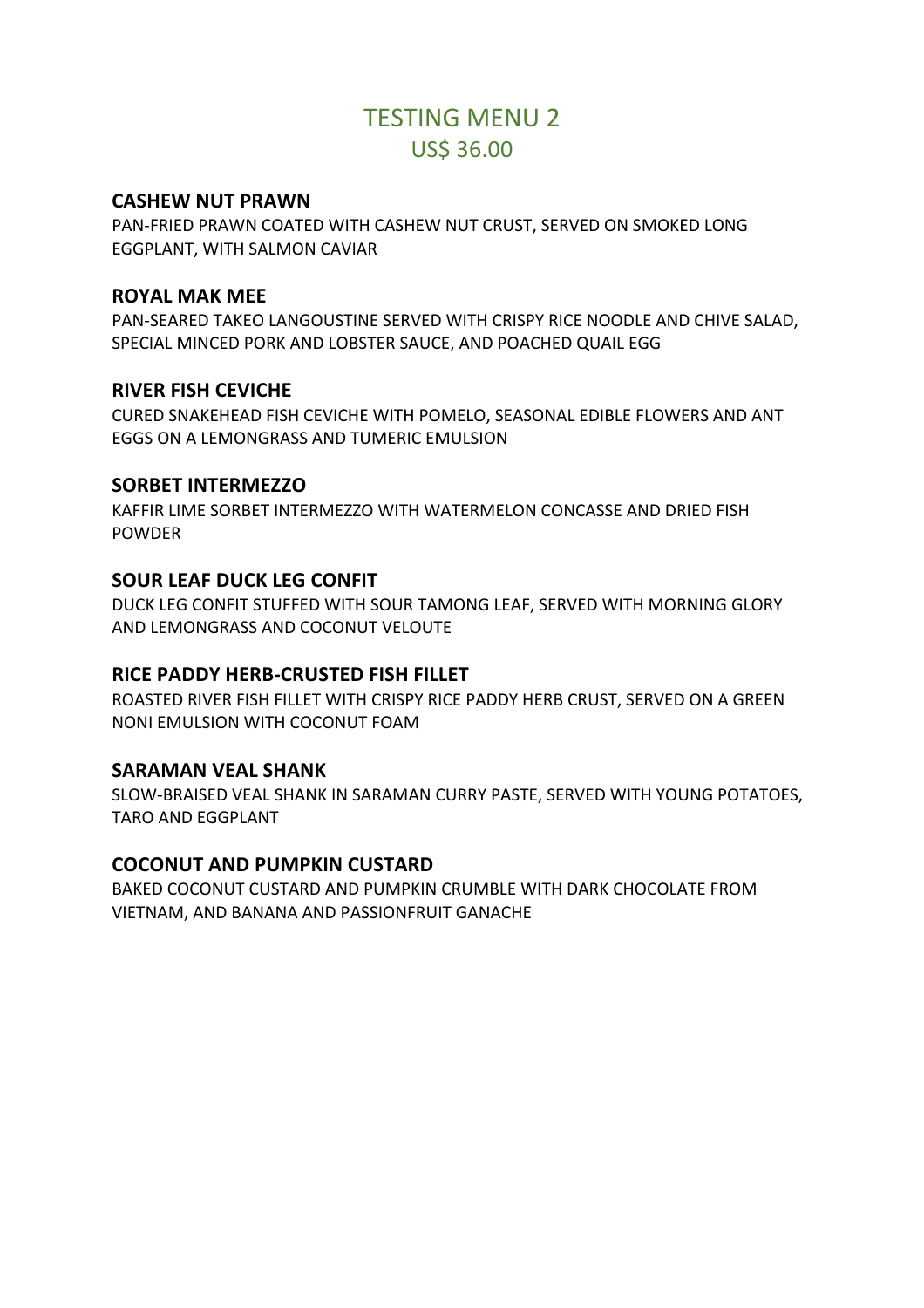# A LA CARTE MENU

#### **PROHOK K'TIS** 5.00

CRUNCHY BALLS OF FERMENTED FISH PASTE, MINCED PORK AND PEA EGGPLANTS COATED WITH AMBOK RICE CRUMBLE, SERVED WITH FARM-GROWN VEGETBABLE CRUDITES

### **RIVER FISH CEVICHE 6.50**

CURED SNAKEHEAD FISH CEVICHE WITH POMELO, SEASONAL EDIBLE FLOWERS AND ANT EGGS ON A LEMONGRASS AND TUMERIC EMULSION 

# **ROYAL MAK MEE** 7.50

PAN-SEARED TAKEO LANGOUSTINE SERVED WITH CRISPY RICE NOODLE AND CHIVE SALAD, SPECIAL MINCED PORK AND LOBSTER SAUCE, AND POACHED QUAIL EGG

# **SOUR LEAF DUCK LEG CONFIT 1200**

DUCK LEG CONFIT STUFFED WITH SOUR TAMONG LEAF, SERVED WITH MORNING GLORY AND LEMONGRASS AND COCONUT VELOUTE

# **SANDAY FISH FILLET 7.00**

PAN-FRIED SANDAY FISH FILLET SERVED ON BED OF BRAISED HEART OF COCONUT AND CRUNCHY SWEET POTATOES WITH LEMONGRASS, COCONUT AND TAMARIND EMULSION

# **WOK-FRIED FROG LEGS WITH LOTUS ROOT 8.00**

WOK-FRIED RICE-CRUSTED FROG LEGS, LOTUS ROOT AND STRAW MUSHROOMS IN HOMEMADE OYSTER SAUCE WITH FRESH WATERCRESS

# **ROASTED CHICKEN ON A LEMONGRASS NEST 3.00**

ROASTED FREE-RANGE CHICKEN MARINATED IN RICE WINE AND BASTED IN HONEY, SERVED WITH FERMENTED FISH AND RED ANT PASTE, AND FARM-GROWN VEGETABLE CRUDITES

# **RICE PADDY HERB-CRUSTED FISH FILLET 10.00**

ROASTED RIVER FISH FILLET WITH CRISPY RICE PADDY HERB CRUST, SERVED ON A GREEN NONI EMULSION WITH COCONUT FOAM

# **SARAMAN VEAL SHANK 10.00**

SLOW-BRAISED VEAL SHANK IN SARAMAN CURRY PASTE, SERVED WITH YOUNG POTATOES, TARO AND EGGPLANT

# **LUM ORNG FLANK STEAK 11.00**

CHAR-GRILLED FLANK STEAK WITH AN ASSORTMENT OF FARM GROWN VEGETABLES. HOMEMADE DIPS (KHMER CHILI, PEPPERS AND LIME, AND RED ANT AND FERMENTED FISH), AND CRISPY SHALLOTS